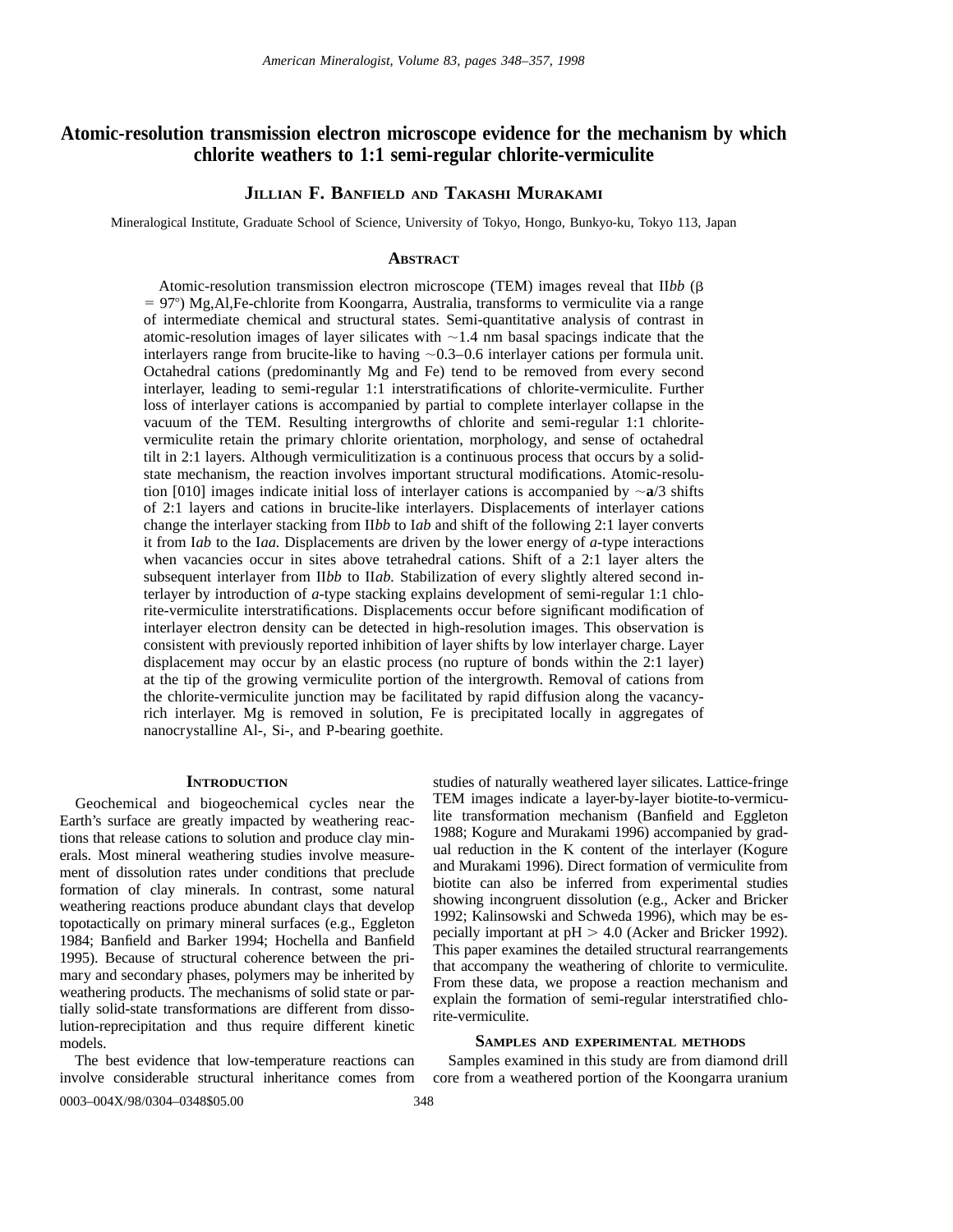deposit, within the Alligator River Uranium Field in Northern Australia. Geological details were summarized by Snelling (1992). Murakami et al. (1996) provide a cross section of the deposit. The silicate mineralogy of the Koongarra deposit was described by Komninou and Sverjenski (1995). Hydrothermal conversion of muscovite-2 $M<sub>1</sub>$  to a K-poor, Si-rich muscovite-2 $M<sub>1</sub>$  and formation of chlorite from solution and by replacement of altered muscovite was proposed. The quartz chlorite schist examined in this study was subjected to weathering for more than one Ma (Airey et al. 1986). Murakami et al. (1996) characterized variably weathered samples by Xray diffraction and electron microprobe analysis (EMPA). Weathering products of Fe-rich (chamosite) and Mg-rich clinochlore) chlorite identified by X-ray diffraction (XRD) included chlorite-vermiculite intergrade (as defined by Wilson 1987), interstratified chlorite-vermiculite, vermiculite, and kaolinite.

Samples examined in this study are DDH 3-160 (37.4 m depth), DDH 3-106 (24.8 m depth), DDH 3-105 (24.5 m depth), DDH 3-103 (24.1 m depth), and DDH 4-101 (23.6 m depth). Samples range from very slightly to moderately weathered.

Approximately 30  $\mu$ m thick slices were removed from petrographic thin sections and thinned to electron transparency by argon ion milling. Specimens were coated lightly with carbon and examined in a JEOL 2010 transmission electron microscope with a point resolution of 0.2 nm. Analytical electron microscope (AEM) analyses were collected with a Li-drifted Si detector and processed with a JEOL analyzer. Images were recorded on Mitsubitui film at magnifications of 150 000x to 800 000x using exposure times of  $\sim$ 1–6 s.

Selected areas of TEM negatives were digitized and processed to remove noise and the image of amorphous material by rotational filtering (NCEM package of Kilaas and Siddnei implemented within Digital Micrograph version 2.5, Gatan Ltd.). Details in filtered and unfiltered images were interpreted to provide atomic information by comparison with simulated images calculated using MacTempus software (Total Resolution Co.).

### **RESULTS**

### **Hydrothermal mineralogy**

Scherzer defocus atomic-resolution images down [100] (Fig. 1, top) clinochlore show spotty contrast associated with both octahedral sheets (small arrows in Fig. 1, top). Image simulations from chlorite with completely trioctahedral character have a continuous dark stripe over the octahedral sheets whereas images from chlorite with dioctahedral sheets have spotty contrast. Thus, contrast in Figure 1, top, indicates that both octahedral sheets in this chlorite have some dioctahedral character. AEM analyses indicate that this is mostly due to significant Al (also see EMPA analyses in Murakami et al. 1996).

The 02*l* and 04*l* rows in most [100] selected area electron diffraction patterns (SAED) patterns from unweath-



**FIGURE 1.** Scherzer defocus transmission electron microscope [100] images. (**top**) The brucite-like interlayer of clinochlore is imaged as a dark stripe, projected pairs of tetrahedra as black spots, and the octahedral sheet as a lighter black stripe. Some spottiness in the contrast over the octahedral sites (**arrows**) indicates dioctahedral character. Top figure has been rotationally filtered. (**botttom**) Occasional serpentine layers are indicated by arrows in the unfiltered image.

ered chlorites show maxima superimposed upon continuous streaks. However, in some regions, the stacking is regular (Fig. 1, top). The 20*l* reflections in SAED patterns are sharp. The abundant polytype in all samples is the II*bb* polytype ( $\beta \sim 97^{\circ}$ ), although the I*bb* polytype ( $\beta =$  $90^\circ$ ) is present also. Energy-dispersive X-ray (EDX) analyses show that chlorite Mg:Fe ratios are variable. A continuum of compositions exists between clinochlore and chamosite.

HRTEM images reveal that most chlorite crystals contain occasional serpentine layers (Fig. 1, bottom). These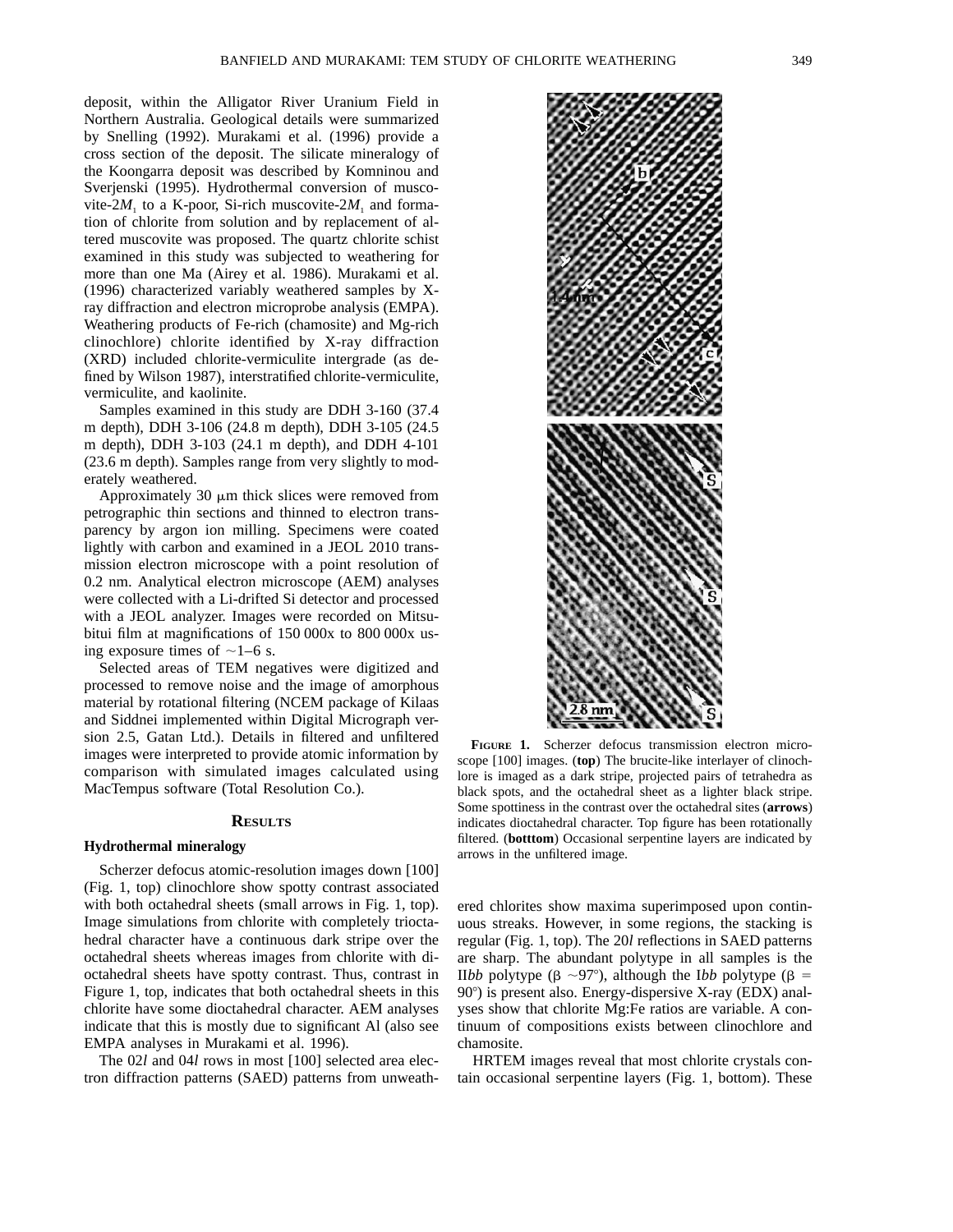

**FIGURE 2.** (**a**) Scherzer defocus transmission electron microscope [100] image of  $2M_1$  low K, high Si muscovite; (b) selected-area electron diffraction pattern showing two layer period along 02*l*; (**c**) rotationally filtered region of (**a**); (**d**) image simulation (defocus =  $-42$  nm, thickness = 5 nm, Cs = 0.5 mm) assuming 0.4 K per formula unit.

typically occur as single layers, occasionally in semi-periodic intergrowths with chlorite. Small areas of dozyite (Bailey et al. 1995) were identified, and longer period arrangements (e.g., chlorite, chlorite, serpentine, as in Fig. 1, bottom) occur locally. Rarely, packets containing up to about 10 serpentine layers were detected.

Large crystals of  $2M<sub>1</sub>$  mica occur in some areas (Fig. 2). The two-layer periodicity is apparent in SAED patterns (Fig. 2b). K contents are impossible to quantify by AEM due to loss of K during analysis. This phase is characterized by high Si:Al ratios compared with ideal muscovite and 1–5% Mg and Fe. Careful examination of a series of high-resolution images recorded from a several micrometer-wide area, including the analysis region showed no chlorite or serpentine layers. Probably, Mg and Fe are incorporated in the muscovite structure.

Image simulations (Fig. 3) show that the darkest spots in Figure 2 correspond to projected pairs of tetrahedra, the dioctahedral sheet of the 2:1 layer is resolved as slightly weaker spots midway between the tetrahedra. The regular two-layer alternation of the stacking vector within the 2:1 layer (parallel and at  $60^{\circ}$  to the beam) is apparent in Figure 2. The contrast associated with interlayer K is relatively weak compared with contrast expected from ideal muscovite (see simulations in Fig. 3). Experimental images closely match calculated images at K contents of 0.3 and 0.5 per formula unit (pfu). The match between the simulation for 0.4 K pfu and experimental image is shown in Figure 2d.

## **Weathering of chlorite**

Chlorite that is structurally and compositionally different from typical unweathered material is characterized by



# (a)  $K = 0.80$  (b)  $K = 0.50$ (c)  $K = 0.35$  (d)  $K = 0.10$

**FIGURE 3.** Several [100] image simulations illustrating the change in contrast in the interlayer with interlayer occupancy (defocus =  $-42$  nm, thickness = 5 nm, Cs = 0.5 mm) for  $2M_1$ muscovite with (**a**)  $K = 0.8$  pfu, K is resolved as gray spots above the near-vertical white stripes; (**b**)  $K = 0.5$  pfu, K can still be resolved. However, the contrast is weaker than in (**a**); (**c**) K  $= 0.35$  pfu, K sites can just be resolved; there is still some contrast variation along the interlayer; (**d**)  $K = 0.1$  pfu, the interlayer has almost continuous white line contrast.

streaks along the 20*l* and 40*l* rows in SAED patterns (Fig. 4). Although streaking along 02*l* and 04*l* rows in layer silicates is well understood (e.g., Bailey 1988a), streaking of *h*0*l* is uncommon and has not been discussed in detail previously (e.g., Bailey 1988a, 1988b).

Figure 5a shows an atomic-resolution Scherzer defocus image recorded down [010] from a region characterized by pronounced streaking along 20*l.* Contrast was manipulated in Figure 5b to emphasize discrete spots. Details in Figure 5b show that the  $\beta$  angle is not consistent over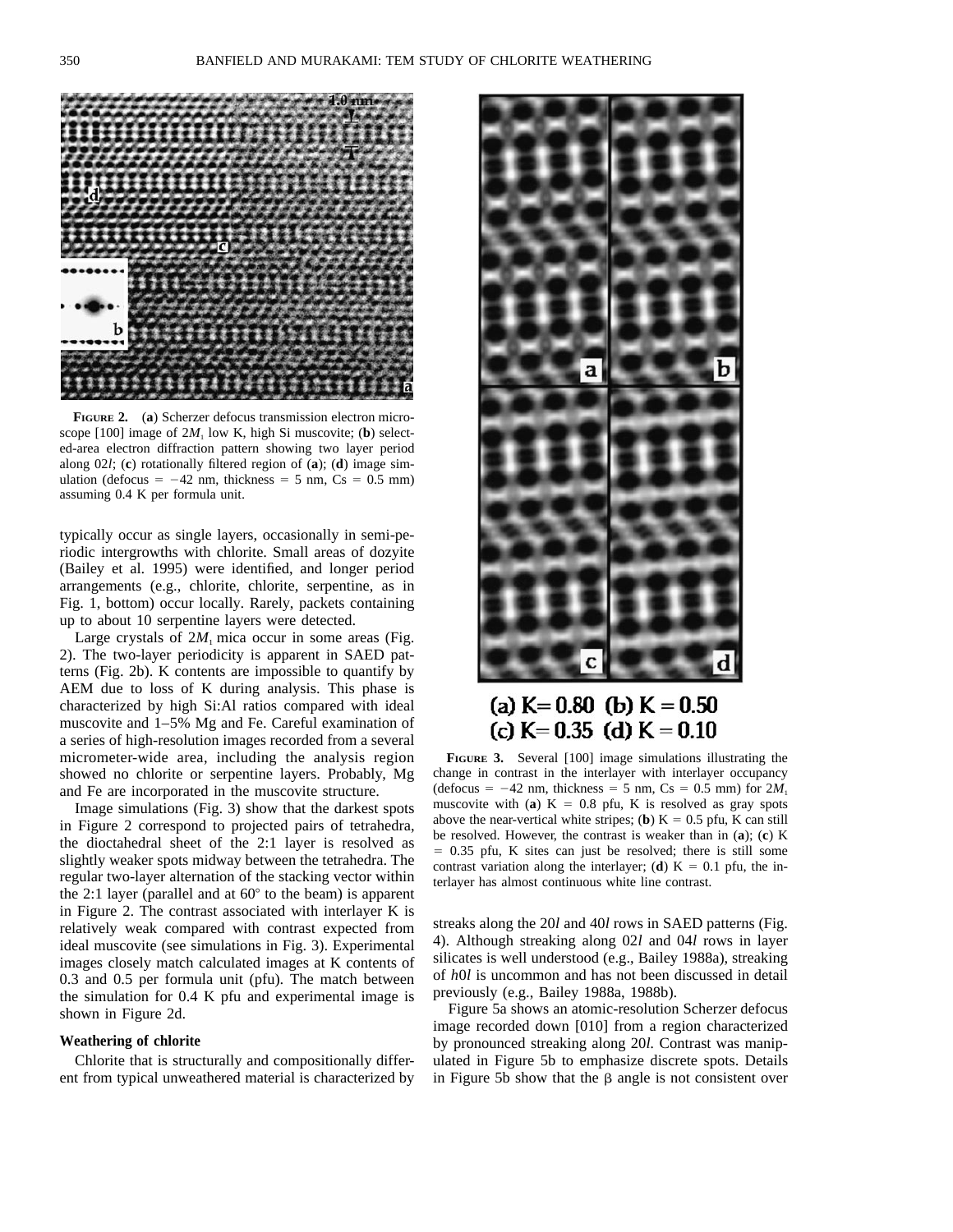

**FIGURE 4.** The [010] selected-area electron diffraction patterns from (**a**) fresh, and (**b**), (**c**) increasingly altered chlorite. Note the streaks along 20*l* in (**c**).

more than a few unit cells. Arrows between contrast maxima reveal displacements both of interlayer cations and 2:1 layers. The magnitude of the smallest displacement measured from the images is  $\sim 0.2$  **a** ( $\sim 0.106$  nm).

Typically chlorite structurally modified by layer displacements is characterized by highly variable contrast associated with the brucite-like interlayer in Scherzer defocus images (e.g., Figs. 5b, 6, 7, and 8). In some areas, reduction of contrast of brucite-like interlayers correlates with layer displacement along  $a^*$  (best illustrated in Fig.



**FIGURE 5.** (**a**) The [010] Scherzer defocus HRTEM image of chlorite from an area characterized by a diffraction pattern similar to that in Figure 6c. The image in (**b**) was rotationally filtered and contrast enhanced to emphasize details. Note that  $(\beta)$  is variable (arrows) and that both interlayer cations and 2:1 layers are displaced. Displacement vectors are approximately  $+0.2$  **a**  $(-0.016$  nm) or approximately  $-0.3$  **a**.



**FIGURE 6.** (**a**) Rotationally filtered Scherzer defocus [010] image of partially altered chlorite (**bottom**) and associated 1.0 nm phase. Arrows indicate brucite-like interlayers with variable S (strong) vs. W (weak) contrast. To our knowledge, [010] zone axis atomic-resolution images of layer silicates have not been previously published. Consequently, the area in (**b**) is enlarged (with superimposed image simulation) and in (**c**) is labeled to show the correspondence between tetrahedral cations (spots), the octahedral sheet (spotty stripes) and the interlayer. Simulations and details for chlorite are shown elsewhere.

7) and superposition of tetrahedral sites across low-contrast interlayers (Fig. 7b).

Lower contrast interlayers tend to develop adjacent to darker contrast interlayers and in some areas this leads to a semi-regular alternation (see Fig. 7). Note that displacements (arrows in Fig. 7) correlate with lower contrast interlayers. In some interlayers, octahedral sites (projected M3 and M4 sites) are clearly resolved as spots (Fig. 8). Image simulations for clinochlore (Fig. 9) indicate that contrast changes due to interlayer occupancy are not apparent until the M3 and M4 sites are about half occupied. Distinct spots occur when the interlayer site occupancy approaches 0.2 (0.6 cations pfu; however, simulations with interlayer occupancies of 0.1 are not substantially different). On the basis of visual comparison with experimental images, the interlayer in partly weathered chlorite (that retains the 1.4 nm basal spacing in the vacuum) may range from brucite-like (as in ideal chlorite) to near vermiculite-like.

Interstratifications with interlayers that are more brucite-like alternate in a semi-periodic fashion with layers characterized by 1.0 nm basal spacings (note the obvious  $\sim$  2.4 nm separation of higher contrast interlayers in Fig. 10). The spacings between these interlayers is commonly variable. In Figure 10, for example, more brucite-like interlayers are separated by  $\sim$  2.37 to 2.63 nm. The largest spacings are observed where low-contrast relicts remain in the more vermiculite-like interlayer (see arrow in Fig. 10).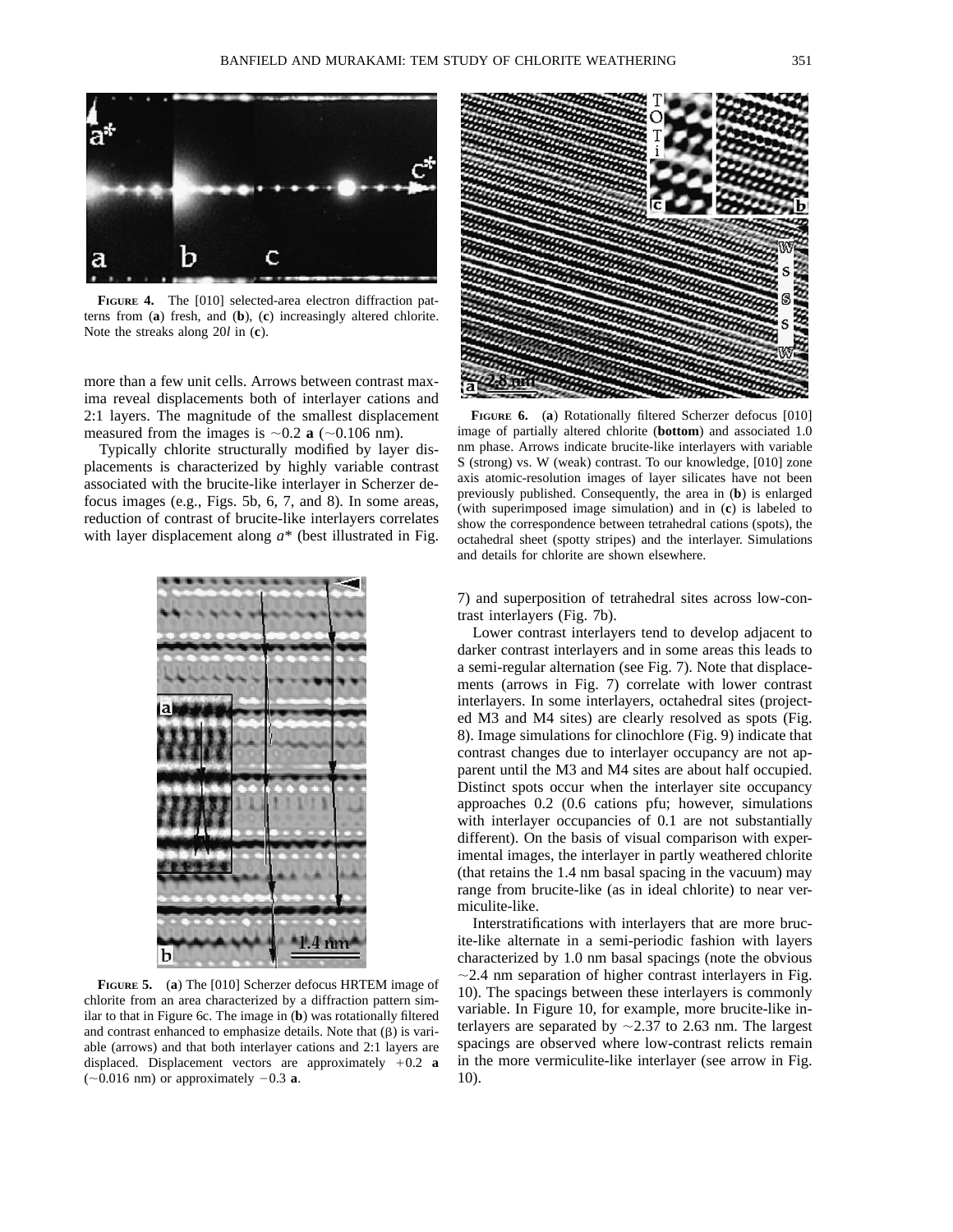

**FIGURE 7.** (**a**) Rotationally filtered Scherzer defocus [010] image of chlorite from an area characterized by intense streaking along 20*l.* Vermiculite interlayers are indicated by (V) and brucite-like interlayers with a separation of 1.4 nm are indicated by (B). Arrows indicate displacements of the entire 2:1 layer. Note that displacements occur every second chlorite unit, correlating with low contrast in the preceding brucite-like interlayer. (**b**) Enlargement of (**a**) showing that dark contrast spots (associated with tetrahedral sites) superimpose over an altered interlayer, unlike in I*bb* or II*bb* chlorite.

EDX analyses of regions consisting of mixtures of 1.4 and 1.0 nm phases show similar Al:Si ratios but lower Mg and Fe contents than chlorite. XRD analyses of clays from DDH 3-105 indicated exchange behavior consistent with a vermiculite-like phase but thermal behavior resembling chlorite (Murakami et al. 1996). This behavior is



**FIGURE 8.** Rotationally filtered Scherzer defocus [010] image of chlorite characterized by highly variable contrast over the brucite-like interlayers (B). Especially low contrast interlayers are indicated by arrows. Note that these have spotty contrast in some areas (double arrows).

consistent with layer charge intermediate between chlorite and vermiculite. Units with modified contrast but 1.4 nm spacings are interpreted as chlorite-vermiculite intergrade and those with  $\sim$ 1.0 nm basal spacings (Figs. 10, 11, and 12) are probably vermiculite.

Figure 11 is Scherzer defocus [010] zone axis image showing interlayers with more brucite-like contrast (site occupancies probably  $> 0.5$ ) every fourth interlayer. On the left and right sides, the two interlayers bracketed by brucite-like interlayers have highly modified contrast. These layers probably have occupancies approaching, but not equal to, those of vermiculite (see Fig. 9). In the center of Figure 11, the brucite-like interlayers enclose layers with  $\sim$ 1.0 nm basal spacings. The interlayer occupancy of this material is too low to prevent collapse in the TEM vacuum. Thus, the layer spacings in Figures 10 and 11 are artifacts of differential collapse, reflecting subtle differences in interlayer occupancies. The sequence in Figure 11 approaches chlorite-vermiculite-vermiculite (but is periodic only over the area shown).

In DDH 3-103 and DDH 4-10, layer silicates are a finescale intergrowth of chlorite, semi-regular 1:1 chloritevermiculite interstratifications, and minor vermiculite (Fig. 12, top). SAED patterns show broad (00*l*) reflections with diffuse maxima corresponding to 1.2, 0.8, and 0.6-0.7 nm (Fig. 12, bottom). These regions preserve the (often bent) crystal shapes of primary chlorite as well as the primary grain orientations, which in some cases involve intergrowths of packets of chlorite with [010] parallel to [100].

Despite complications due to the variable Fe:Mg ratio of primary chlorite, AEM analyses suggest alteration is associated with significant loss of Fe and Mg, resulting in aluminous vermiculite. Packets of 1.0 nm material coexist with interstratified chlorite and chlorite-vermiculite in some regions of more altered samples. These occasionally contain uncollapsed layers with more brucite-like character (Fig. 13). The  $\beta$  angle for the 1.0 nm phase is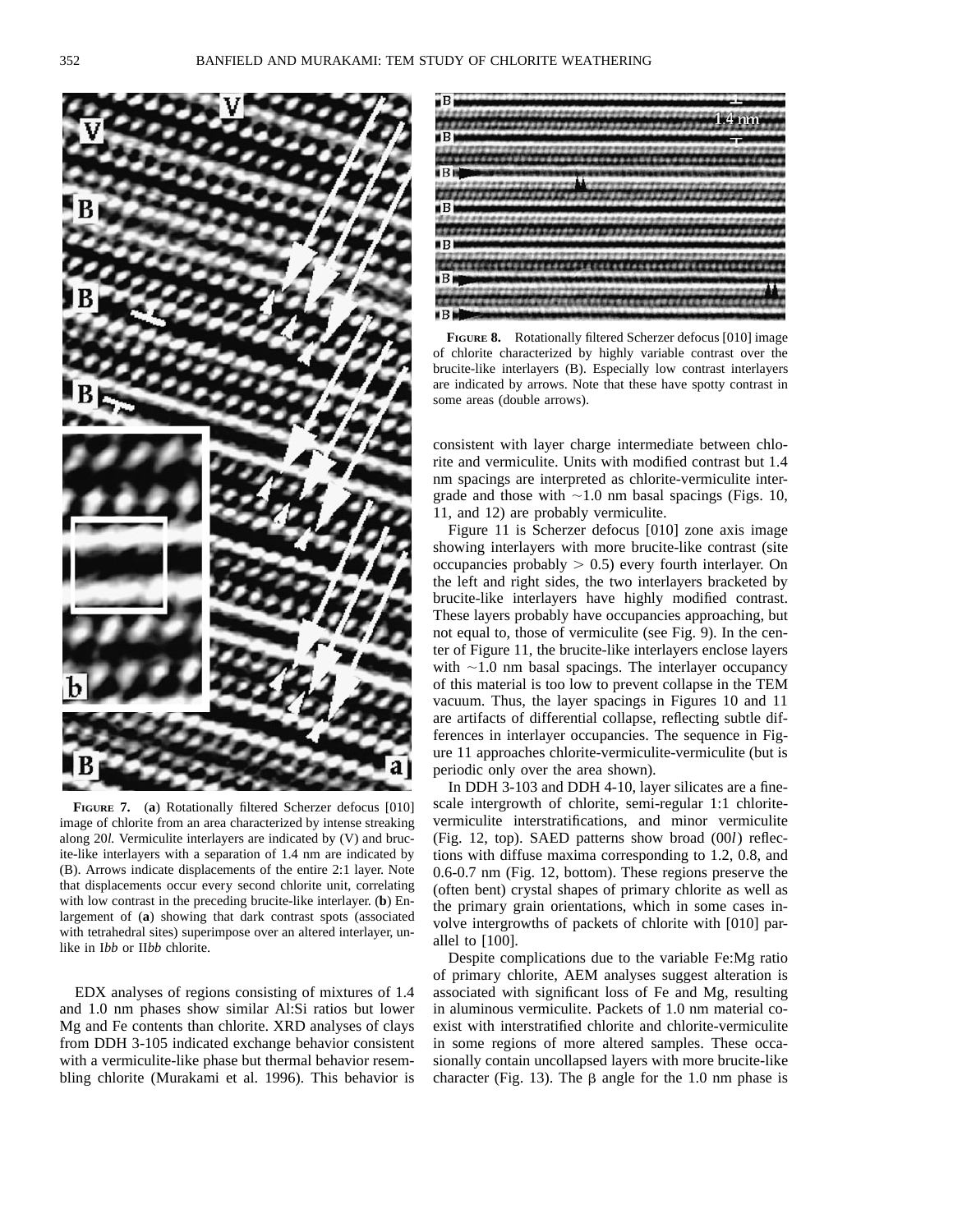

**FIGURE 9.** Simulations of high-resolution images of chlorite (II*bb* structure of Rule and Bailey 1987) calculated using parameters for a JEOL 2010 HRTEM with  $Cs = 0.5$  mm at close to Scherzer defocus. The left column shows results for a sample 5 nm thick and the right column for a sample 7 nm thick. The defocuses for the top, middle, and bottom rows in each group are  $-40$ ,  $-42$ , and  $-44$  nm (**a**) M3 and M4 sites fully occupied, (**b**) each M3 and M4 site is half occupied (1.5 interlayer cations pfu), (**c**) each M3 and M4 site 20% occupied (0.6 interlayer cations pfu).

close to  $97^{\circ}$  (Fig. 13 inset; but  $90^{\circ}$  in some cases). The polytype for the vermiculite-like phase was not uniquely determined, but SAED data are consistent with I*aa,* which is the common structure identified in XRD studies of vermiculite (de la Calle and Suquet 1987).

Iron precipitation results in local concentrations of semi-oriented aggregates of goethite nanocrystals between packets of altered layer silicates. These have an approximately topotactic orientation ([001] goethite parallel to [010] chlorite-vermiculite and *b*\* goethite parallel to *a*\* chlorite-vermiculite), implying Fe-dominated octahedral strips in goethite are parallel to octahedral sheets



**FIGURE 10.** Rotationally filtered Scherzer defocus [100] image of interstratified chlorite-like and vermiculite-like material. Note the three chlorite-vermiculite units  $(\sim 2.4$  nm separation of more brucite-like interlayers). The arrow indicates a vermiculitelike interlayer that contains a small area of low contrast material that is associated with increase in the separation of enclosing more brucite-like interlayers from  $\sim$  2.37 to 2.63 nm.



**FIGURE 11.** Rotationally filtered Scherzer defocus [010] image of interstratified chlorite-like and vermiculite-like layers superimposed over the unfiltered image. Arrows indicate the positions of interlayers associated with layers with 1.4 nm basal spacings. Such sequences do not persist over large distances.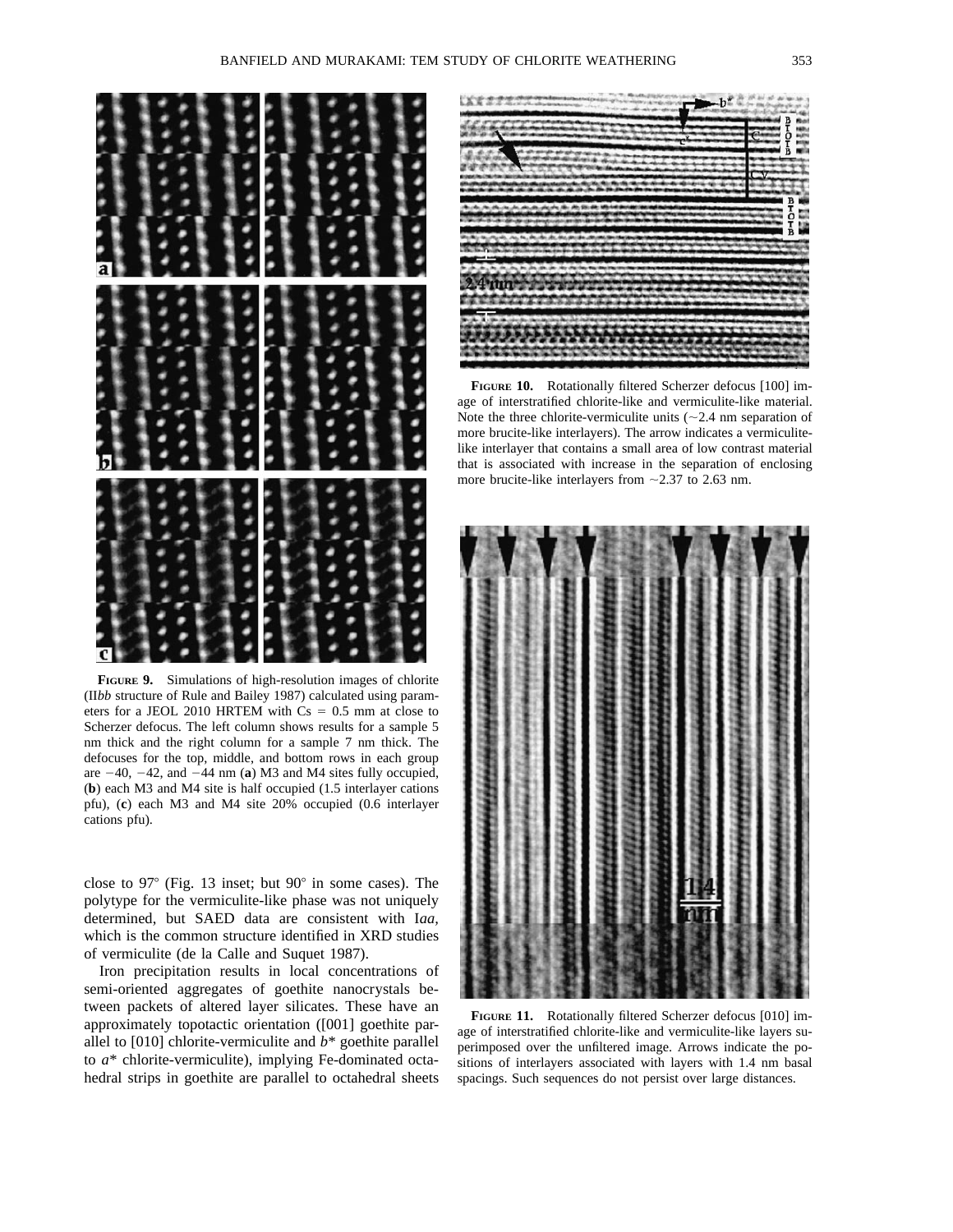

**FIGURE 12.** (**top**) Scherzer defocus [100] image of typical interstratified chlorite-vermiculite (CV) and chlorite-like (C) material in the most weathered samples examined. Low contrast, wedge-shaped areas (e.g., ?) may be space produced by collapse across vermiculite-like interlayers in the vacuum. (**bottom**) SAED pattern for an area of material including that in top figure. Note that fuzzy spots along 00*l* at 1.22 and 0.8 nm are expected diffraction maxima associated with mixed layer chlorite-dioctahedral vermiculite (**bottom**).

in associated layer silicate. Topotactic packets of kaolinite are also present in some regions.

# **DISCUSSION**

### **Mineralogy of the least-altered samples**

The mineralogy of these samples is similar to that reported by Komninou and Sverjensky (1995). The Si-rich muscovite- $2M_1$  was shown to be K-deficient relative to ideal muscovite  $(-0.4 \text{ K per formula unit})$ . This composition is similar to that proposed by Komninou and Sverjensky (1995). Probably this illite-like phase was formed by a continuous process that did not require dis-



**FIGURE 13.** Rotationally filtered Scherzer defocus [010] image of the 1.0 nm phase containing isolated interlayers with some brucite-like character. (Inset in upper right corner) Fourier transform of (**a**) showing discrete 20*l* reflections and  $\beta \sim 97^\circ$ .

solution and reprecipitation of the basic structure. Illitization may have occurred either during weathering or a low-temperature hydrothermal event.

## **Weathering**

Structural and chemical data are interpreted to indicate a continuous range of site occupancies in the brucite-like interlayer of weathered chlorite. In addition, the sense of shift in the 2:1 layer is inherited by the vermiculite-like product. Thus, we propose that chlorite was vermiculitized by a continuous, solid-state mechanism. The lower activation energy for direct structural modification compared with bulk dissolution and recrystallization can be explained based on the high degree of structural correspondence between chlorite and vermiculite (the 2:1 layer is almost identical).

The result that natural chlorite weathering is incongruent (at least under some conditions) differs from conclu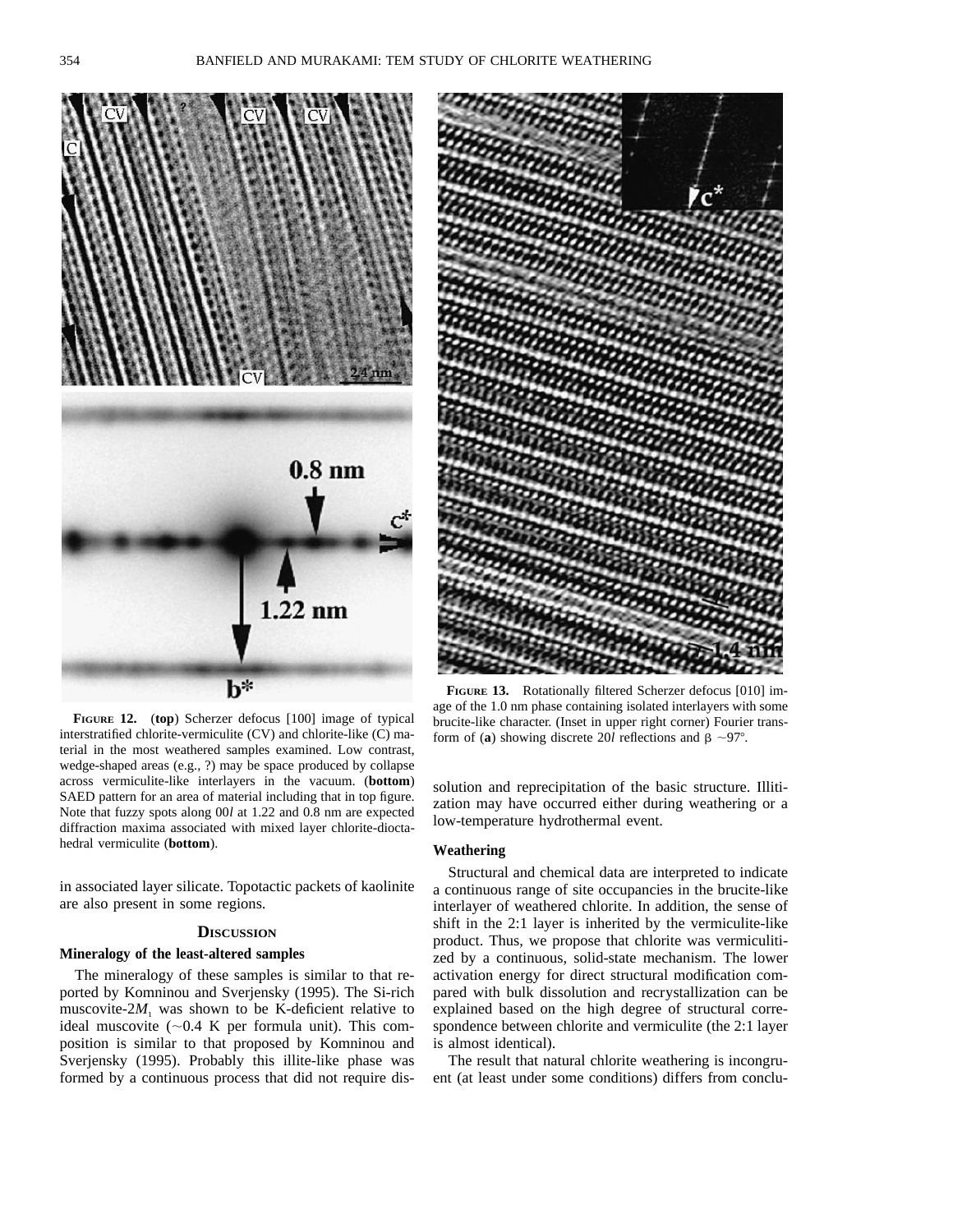sions reached by many previous workers. Nagy (1995) noted that although most laboratory studies report nonstoichiometric dissolution early in experiments, dissolution is congruent in the later stages. The more recent results of Malmstrom et al. (1996) for chlorite dissolution at near-neutral pH are similar to those reviewed by Nagy (1995).

In contrast to dissolution studies where all constituents are released into solution, the fate of constituents initially present in the chlorite examined here is highly variable. Si and Al are retained in the intergrown chlorite- and vermiculite-like material. A significant fraction of the Mg and Fe are released, Mg to solution and Fe to form secondary Fe-oxides. These results for chlorite are analogous to those for naturally weathered biotite (Banfield and Eggleton 1988; Kogure and Murakami 1996) and from some experimental dissolution studies (Acker and Bricker 1992). The complexity evident in some kinetic studies of layer silicate dissolution (see discussion in Kalinowski and Schweda 1996) is understandable in view of these data.

Despite the continuous nature of compositional changes, results show that all structural characteristics of chlorite are not inherited. An early step in the vermiculitization reaction involves shifts of some 2:1 layers with respect to adjacent layers. Where these shifts occur frequently but nonperiodically, there is no fixed value of  $\beta$ , resulting in streaking (or spottiness) along 20*l.*

Direct measurements from atomic-resolution images show that the smallest shift between 2:1 layers is  $\sim 0.2$  **a**, equivalent to a shift of  $\sim 0.3$  **a** in the opposite direction. The vector 0.3**a** is close to the **a**/3 vector that separates a from b positions in the interlayer. Figure 14 shows the consequences of a series of **a**/3 displacements of interlayer cations and a 2:1 layer. The gray line connects tetrahedra (gray circles) in the lower 2:1 layer, and the solid line connects tetrahedra in the 2:1 layer above the interlayer of II*bb* chlorite. If the interlayer cations (circles with  $+$ ) are displaced downward by  $a/3$  (arrows), M3 sites superimpose directly onto tetrahedral sites in the 2: 1 layer below (Fig. 14a). Note that this displacement alters the interlayer octahedral tilt so that the chlorite unit, consisting of this interlayer and the underlying 2:1 layer, is now I*ab* (interlayer hydroxyls remain fixed).

If the 2:1 layer above (gray circles linked by solid black lines) relocates by an upward shift of **a**/3 (Fig. 14b), the structure in this region becomes I*aa,* as expected for vermiculite. Note that pseudohexagonal cavities oppose each other, so the upper tetrahedral cations project directly onto the interlayer cations and the tetrahedral cations below (as in Fig. 7b).

A predominant product of chlorite weathering in the samples described here is a regular 1:1 interstratification of chlorite and vermiculite. Johnson (1964) also identified this as the product of chlorite weathering and suggested it formed from a two-layer chlorite polytype by selective alteration of one of the two interlayers. However, no evidence exists for a two-layer polytype in chlorite studied



**FIGURE 14.** Schematic diagram illustrating cation sites projected onto (001). (**a**) conversion of an interlayer in II*bb* chlorite to I*ab* by displacement of interlayer cations by  $-a/3$ . As a consequence, interlayer cations superimpose on tetrahedral sites in the 2:1 layer below. (**b**) Illustrates that this interlayer is converted by I*aa* if the 2:1 layer above shifts by  $+a/3$ . The effect of this 2:1 layer shift on the next interlayer (above) is shown in (**c**). Conversion of the second interlayer to II*ab* changes its stability. This reveals how changes needed to form one vermiculite-like interlayer affect the stability of the next, leading to semi-regular 1:1 interstratifications.

here (or in similar weathered chlorite examined by Churchman 1980).

Formation of 1:1 chlorite-vermiculite must involve changes in stability of every second brucite-like interlayer as a consequence of modification of the first. Figure 14c shows that the  $\sim a/3$  displacement of TOT layers observed in [010] images (transforms the first interlayer to I*aa*) also changes the subsequent interlayer, converting it from II*bb* to II*ab.* These displacements are summarized in Figure 15 (similar displacements are required to create *aa* character in the interlayer of I*bb* chlorite).

The apparent stability of the alternate interlayers (II*ab*) suggests these have lower interlayer site occupancies than original II*bb* brucite-like interlayers. However TEM observations of semi-regular 1:1 interstratifications of vermiculite and more chlorite-like layers suggest that further cation loss from these more brucite-like interlayers is arrested. This may result from the introduction of *a*-type character, which reduces the energy of the partly vermiculitized interlayer region (i.e.,  $\text{II}bb \rightarrow \text{II}ab$ ), and thus reduces the driving force for further displacements. Consequently, interlayer shift is the vehicle by which modification of one layer affects the reactivity of the next. In conclusion, semi-regular chlorite-vermiculite formation is partly a consequence of the kinetic controls, which favor direct structural transformation over dissolution-reprecipitation. It is also partly the result of an energy minima resulting from increased stability of alternate interlayers due to reduction in repulsion between interlayer cations and cations in tetrahedral sites.

Shifts of entire 2:1 layers during a weathering reaction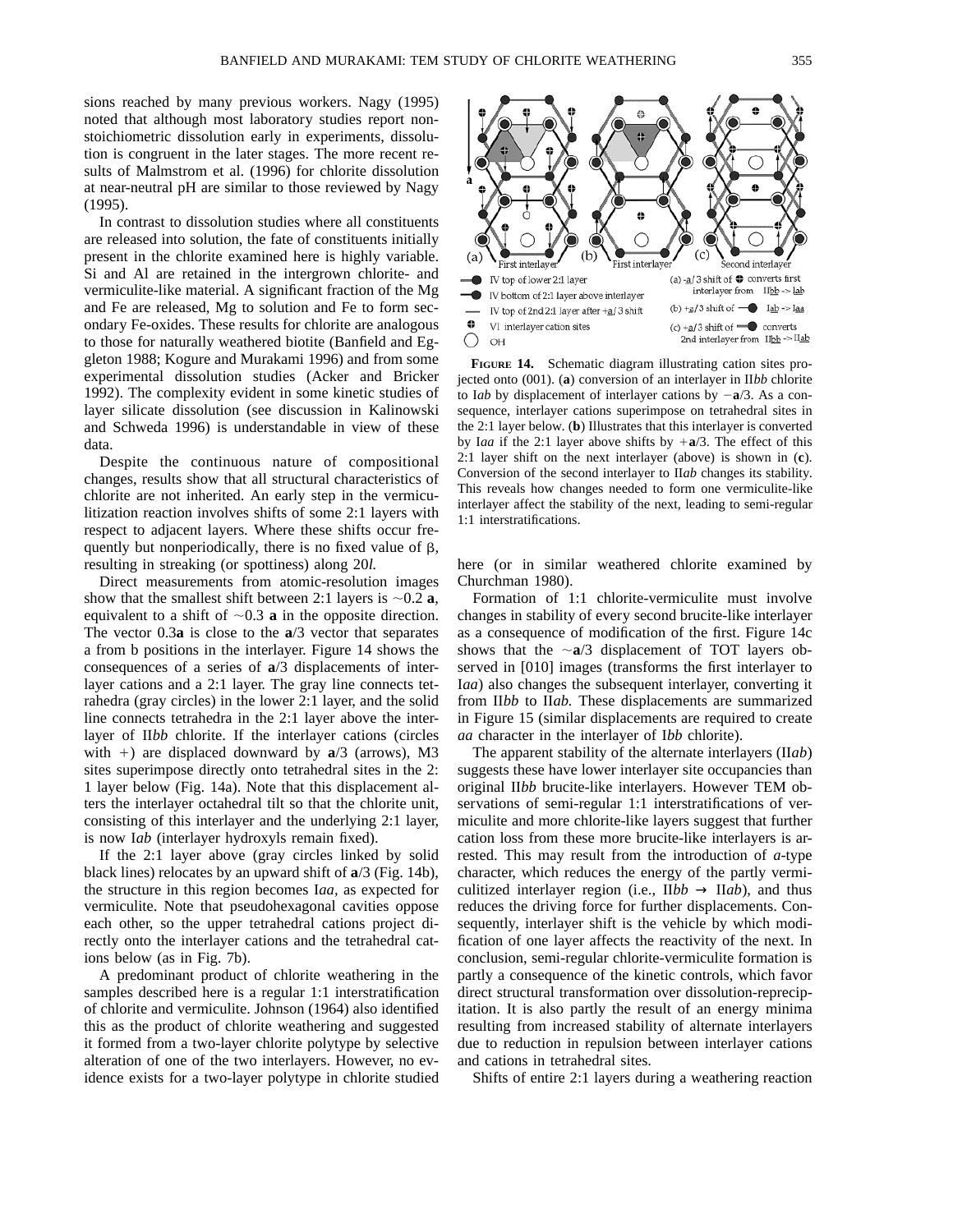

**FIGURE 15.** Diagram illustrating changes in II*bb* chlorite as shown in Figure 7 (viewed down [010]). Horizontal arrows indicate shifts and vertical arrows indicate cation projections (*a* and *b* type).

are perhaps surprising, given that the justification for solid state transformation is minimization of structural rearrangement. However, analogous layer shifts take place during (diagnostic) vermiculite cation exchange reactions. For example, de la Calle and Suquet (1987) note that cation exchange in vermiculite is accompanied by changes in the relative positions of the 2:1 layers. Although these cation exchange reactions differ in detail, such observations show that 2:1 layer displacements can take place in response to changes in the interlayer easily and at low temperature.

Similar layer shifts accompany the solid-state serpentine-to-chlorite reaction in metamorphic rocks (Banfield and Bailey 1996). Presumably these shifts are driven by the greater stability of type *b* vs. type *a* interactions between octahedral interlayer cations and cations in the tetrahedral and octahedral sites in the 2:1 layer of trioctahedral chlorite. Banfield and Bailey (1996) suggested that the shift of the 2:1 layer occurs sequentially as the new 2:1 layer forms, with the displacement accommodated at the junction by elongation of tetrahedral-O bonds. In this case, and in the vermiculitization of chlorite, changes in the relative positions of 2:1 layers occur elastically. We predict that other solid-state layer silicate alteration reactions (e.g., muscovite or biotite- $1M \leftrightarrow$  chlorite-IIbb) should involve analogous displacements (and polytypic changes) to those documented here.

The relative stability of a-type interactions in the I*aa* structure of vermiculite was attributed to vacancies in energetically unfavorable sites directly above tetrahedral cations (Bailey 1988b). Conversely, high site occupancies in the brucite-like interlayer of chlorite favor *b*-type stacking with sites that avoid superposition over tetrahedral cations. As chlorite vermiculitization increases the number of vacancies on interlayer sites, the stability of *b*- vs. *a*-type stacking is reversed. In the chlorite-to-vermiculite reaction, these cationic interactions are clearly sufficiently important to trigger displacement of interlayer cations and the associated 2:1 layers.

Cation exchange studies of vermiculite show that layer displacements are inhibited where interlayer charge is low (de la Calle and Suquet 1988). This is attributed to reduction in cationic repulsions originating between the 2: 1 layer and interlayer. This is consistent with the findings of this study. These findings show that layer displacement occurs early in the chlorite-to-vermiculite weathering reaction when interlayer occupancies are still close to (but lower than) those of chlorite.

Our results show that Fe was transported many micrometers from reaction sites. We do not know the pH or redox state of solutions at grain boundaries and in narrow fluid conduits at the time of reaction. However, the solutions were probably chemically and physically distinct from bulk meteoric H<sub>2</sub>O. Presumably, Fe was moved from reaction sites inside crystals by interlayer diffusion, transported by solution as  $Fe<sup>2+</sup>$  to more oxidized regions, and reprecipitated. This resulted in formation of aggregates of nanocrystals of goethite, which nucleated and grew topotactically on layer silicate surfaces.

Although most studies concur that vermiculitization is associated with loss of Mg and Fe, the role of Fe oxidation is unclear (Ross and Kodama 1976; Proust et al. 1986). If iron is removed from chlorite as  $Fe<sup>2+</sup>$ , as suggested above, charge imbalance due to oxidation does not trigger loss of interlayer cations and other changes associated with vermiculitization.

We cannot unequivocally establish the role of Fe oxidation in promoting vermiculitization. However, it is useful to examine what other charge balance changes could promote loss of interlayer cations. A fundamental difference between chlorite and vermiculite is the presence of H2O molecules in place of hydroxyl groups surrounding interlayer cations. Our data imply a range of interlayer compositions exist involving any mixture of  $M_{3-x}(OH)_{6}$ and  $M_{3-y} \cdot n$  H<sub>2</sub>O (where *x* and *y* indicate dioctahedral character in the brucite-like and vermiculite interlayer, respectively, and  $n$  is the number of  $H<sub>2</sub>O$  molecules). Thus, an increase in  $a_{H+}$  may result in sequential protonation of hydroxyls in the chlorite interlayer, with charge balance maintained by loss of interlayer cations, not unlike ex